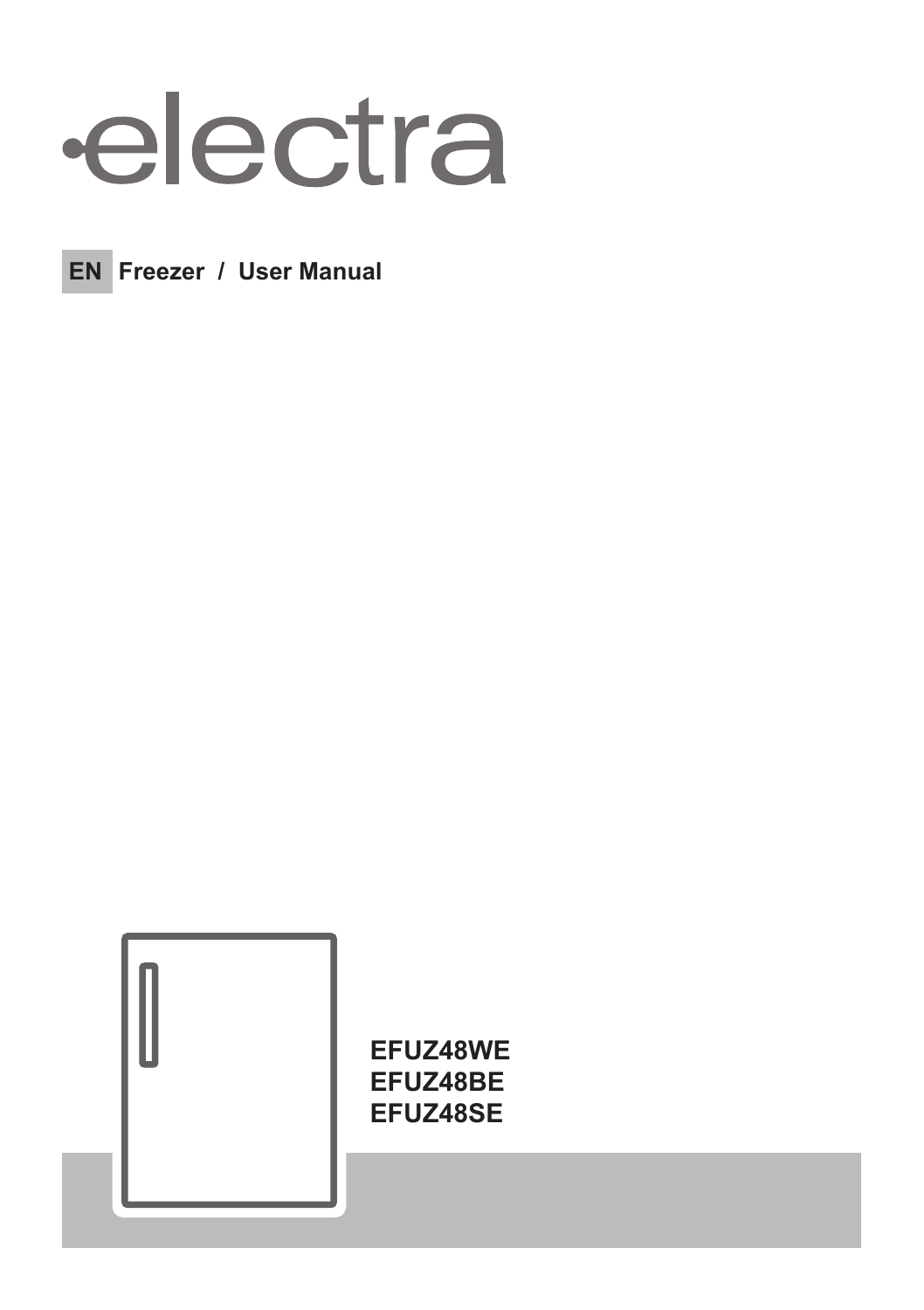#### **Thank you for choosing this product.**

This user manual contains important information on safety and instructions intended to assist you in the operation and maintenance of your appliance.

Please take the time to read this user manual before using your appliance and keep this book for future reference.

| <b>Icon</b>      | <b>Type</b>                   | <b>Meaning</b>                              |  |  |
|------------------|-------------------------------|---------------------------------------------|--|--|
|                  | <b>WARNING</b>                | Serious injury or death risk                |  |  |
|                  | <b>RISK OF ELECTRIC SHOCK</b> | Dangerous voltage risk                      |  |  |
|                  | <b>FIRE</b>                   | Warning; Risk of fire / flammable materials |  |  |
|                  | <b>CAUTION</b>                | Injury or property damage risk              |  |  |
| <b>IMPORTANT</b> |                               | Operating the system correctly              |  |  |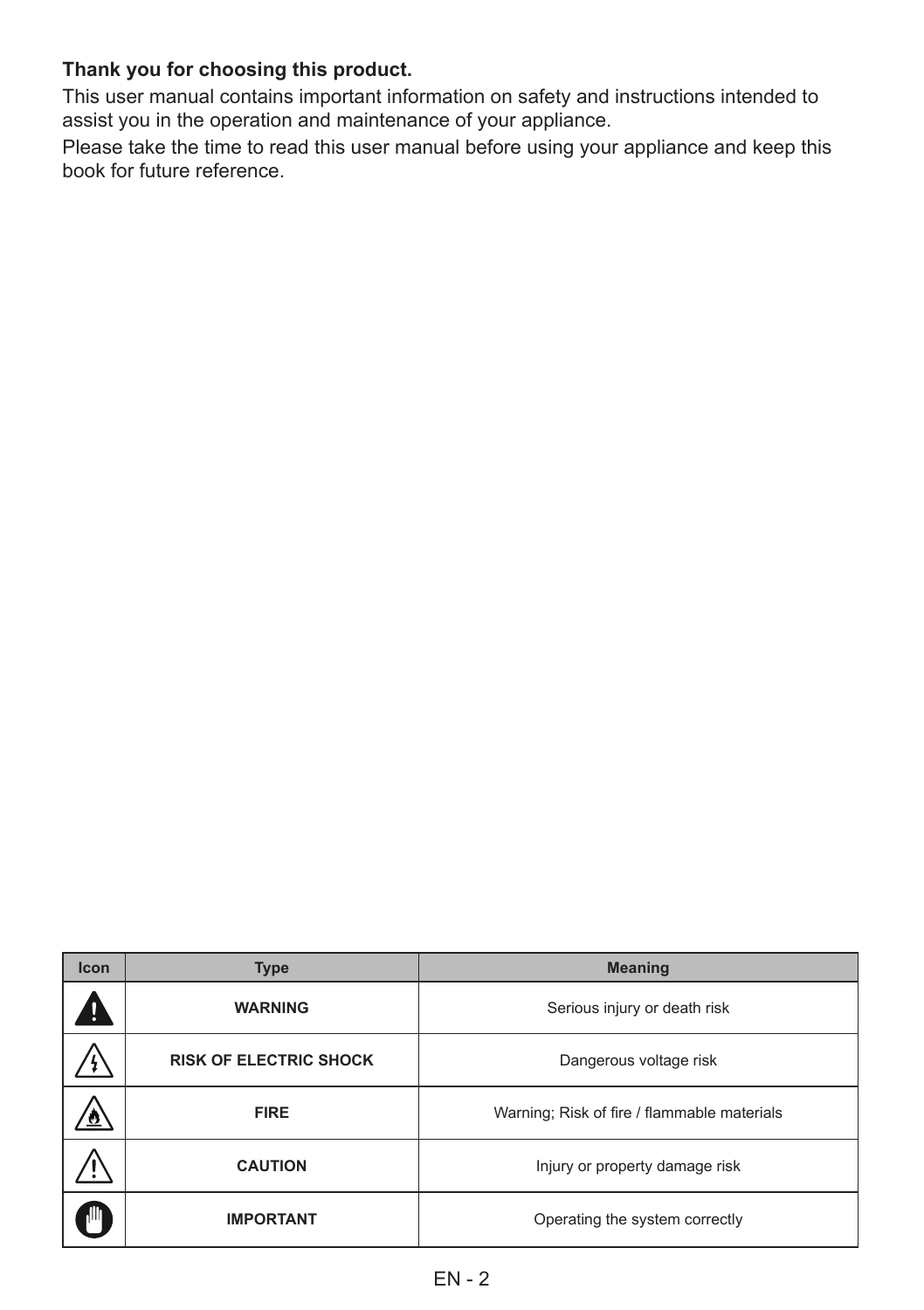# **CONTENTS**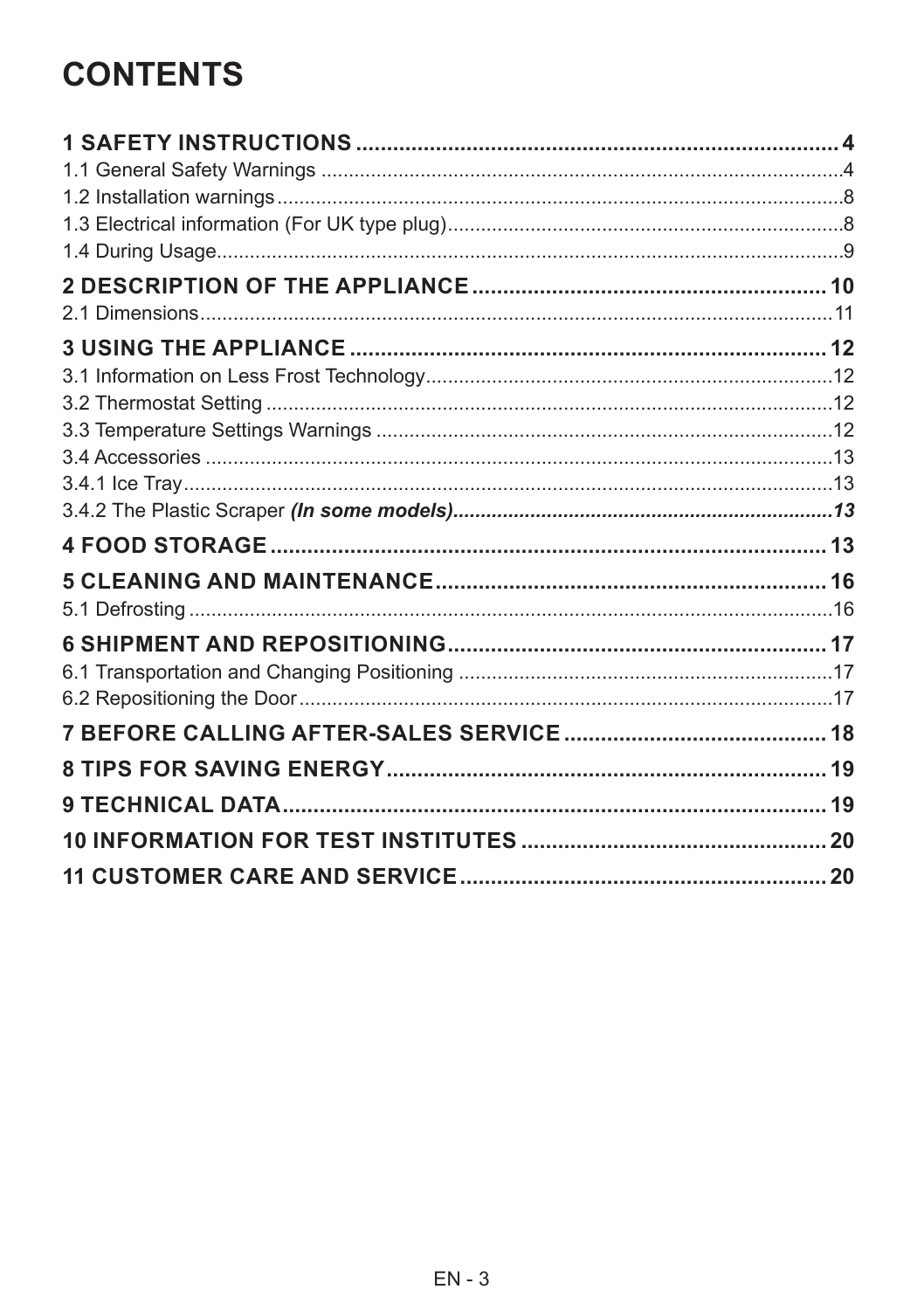# **1 SAFETY INSTRUCTIONS**

# **1.1 General Safety Warnings**

**Read this user manual carefully.**

**A WARNING:** Keep ventilation openings, in the appliance enclosure or in the built-in structure, clear of obstruction.

**WARNING:** Do not use mechanical devices or other means to accelerate the defrosting process, other than those recommended by the manufacturer.

**WARNING:** Do not use electrical appliances inside the food storage compartments of the appliance, unless they are of the type recommended by the manufacturer.

**WARNING:** Do not damage the refrigerant circuit.

**A WARNING:** When positioning the appliance, ensure the supply cord is not trapped or damaged.

**WARNING:** Do not locate multiple portable socketoutlets or portable power supplies at the rear of the appliance.

**WARNING:** In order to avoid any hazards resulting from the instability of the appliance, it must be fixed in accordance with the instructions.

 $\triangle$  If your appliance uses R600a as a refrigerant (this information will be provided on the label of the cooler) you should take care during transportation and installation to prevent the cooler elements from being damaged. R600a is an environmentally friendly and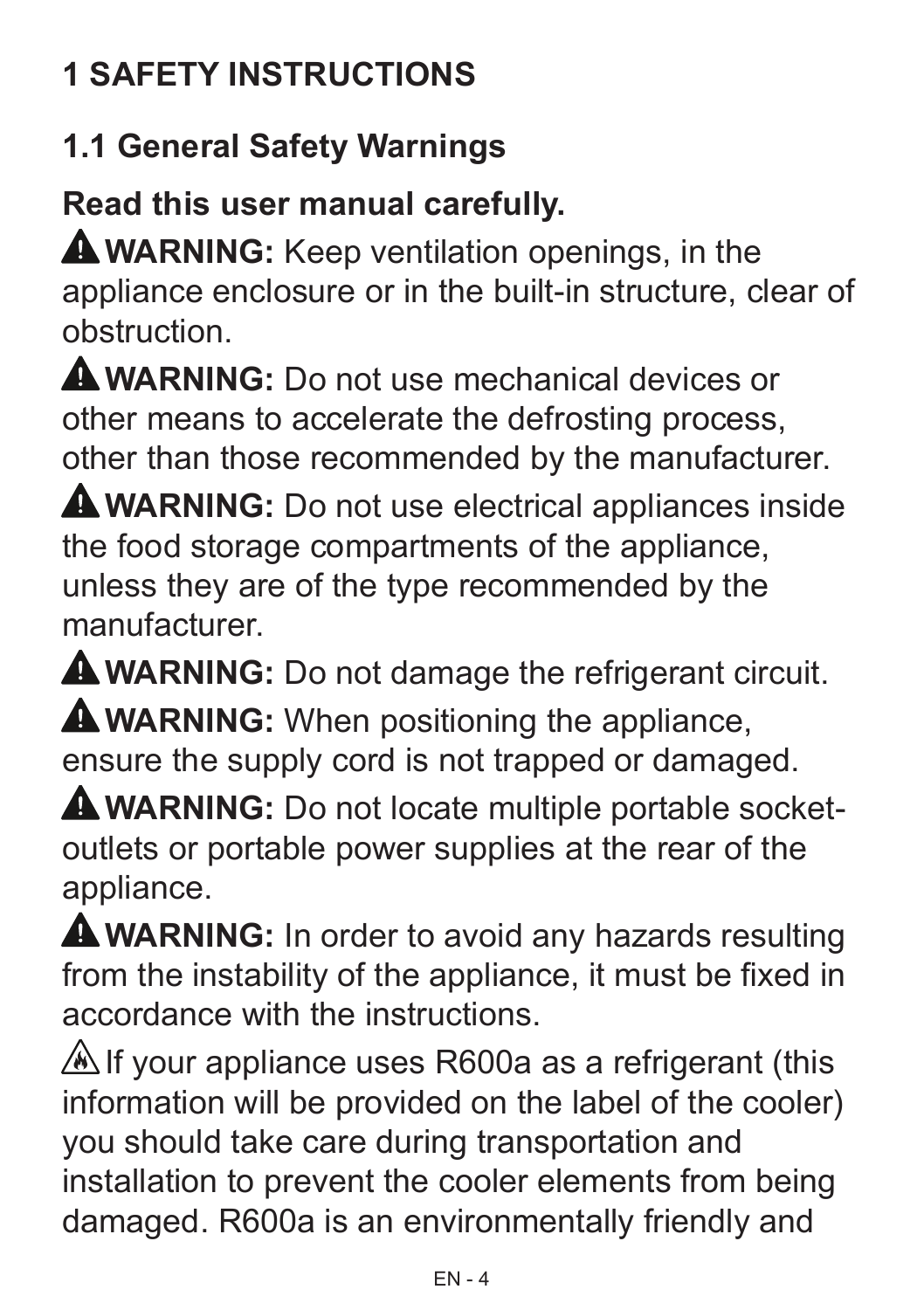natural gas, but it is explosive. In the event of a leak due to damage of the cooler elements, move your fridge away from open flames or heat sources and ventilate the room where the appliance is located for a few minutes.

- While carrying and positioning the fridge, do not damage the cooler gas circuit.
- Do not store explosive substances such as aerosol cans with a flammable propellant in this appliance.
- This appliance is intended to be used in household and domestic applications such as:
	- staff kitchen areas in shops, offices and other working environments.
	- farm houses and by clients in hotels, motels and other residential type environments.
	- bed and breakfast type environments;
	- catering and similar non-retail applications.
- If the socket does not match the refrigerator plug, it must be replaced by the manufacturer, a service agent or similarly qualified persons in order to avoid a hazard.
- A specially grounded plug has been connected to the power cable of your refrigerator. This plug should be used with a specially grounded socket of 13 amperes. If there is no such socket in your house, please have one installed by an authorised electrician.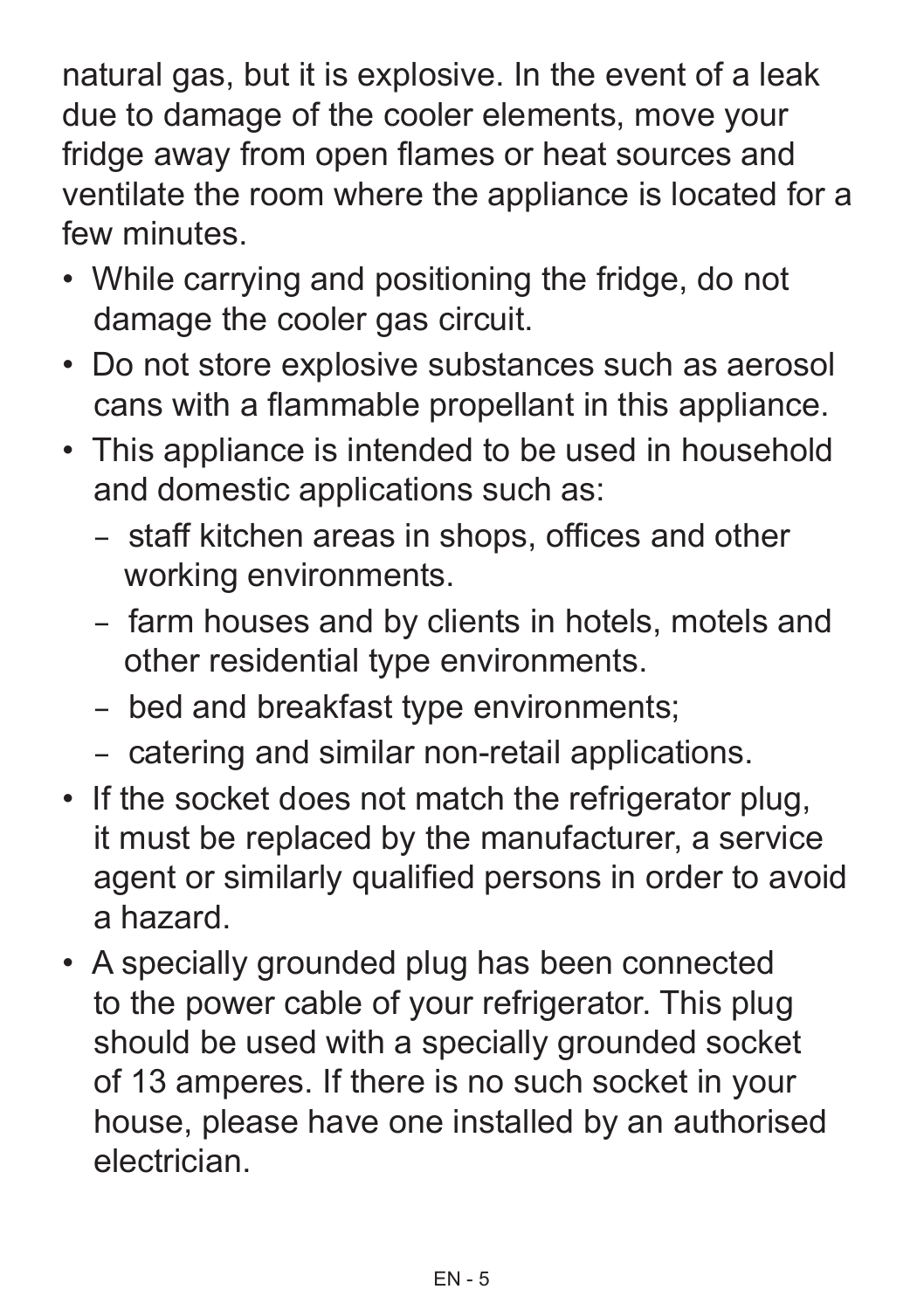- This appliance can be used by children aged from 8 years and above and persons with reduced physical, sensory or mental capabilities or lack of experience and knowledge if they have been given supervision or instruction concerning use of the appliance in a safe way and understand the hazards involved. Children shall not play with the appliance. Cleaning and user maintenance shall not be made by children without supervision.
- Children aged from 3 to 8 years are allowed to load and unload refrigerating appliances. Children are not expected to perform cleaning or user maintenance of the appliance, very young children (0-3 years old) are not expected to use appliances, young children (3-8 years old) are not expected to use appliances safely unless continuous supervision is given, older children (8-14 years old) and vulnerable people can use appliances safely after they have been given appropriate supervision or instruction concerning use of the appliance. Very vulnerable people are not expected to use appliances safely unless continuous supervision is given.
- If the supply cord is damaged, it must be replaced by the manufacturer, an authorised service agent or similar qualified persons, in order to avoid a hazard.
- This appliance is not intended for use at altitudes exceeding 2000 m.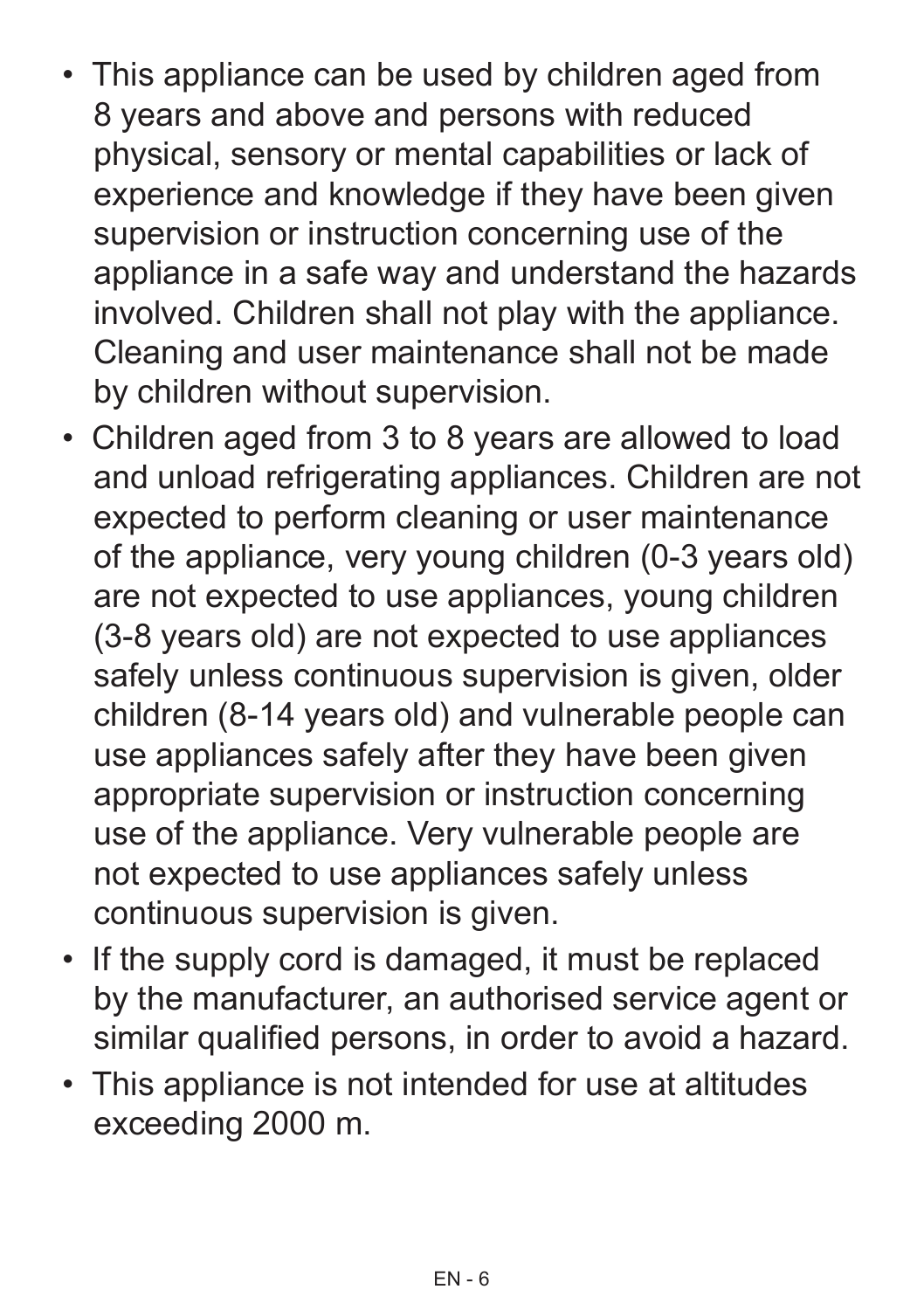# **To avoid contamination of food, please respect the following instructions:**

- Opening the door for long periods can cause a significant increase of the temperature in the compartments of the appliance.
- Clean regularly surfaces that can come in contact with food and accessible drainage systems
- Store raw meat and fish in suitable containers in the refrigerator, so that it is not in contact with or drip onto other food.
- Two-star frozen-food compartments are suitable for storing pre-frozen food, storing or making ice cream and making ice cubes.
- One-, two- and three-star compartments are not suitable for the freezing of fresh food.
- If the refrigerating appliance is left empty for long periods, switch off, defrost, clean, dry, and leave the door open to prevent mould developing within the appliance.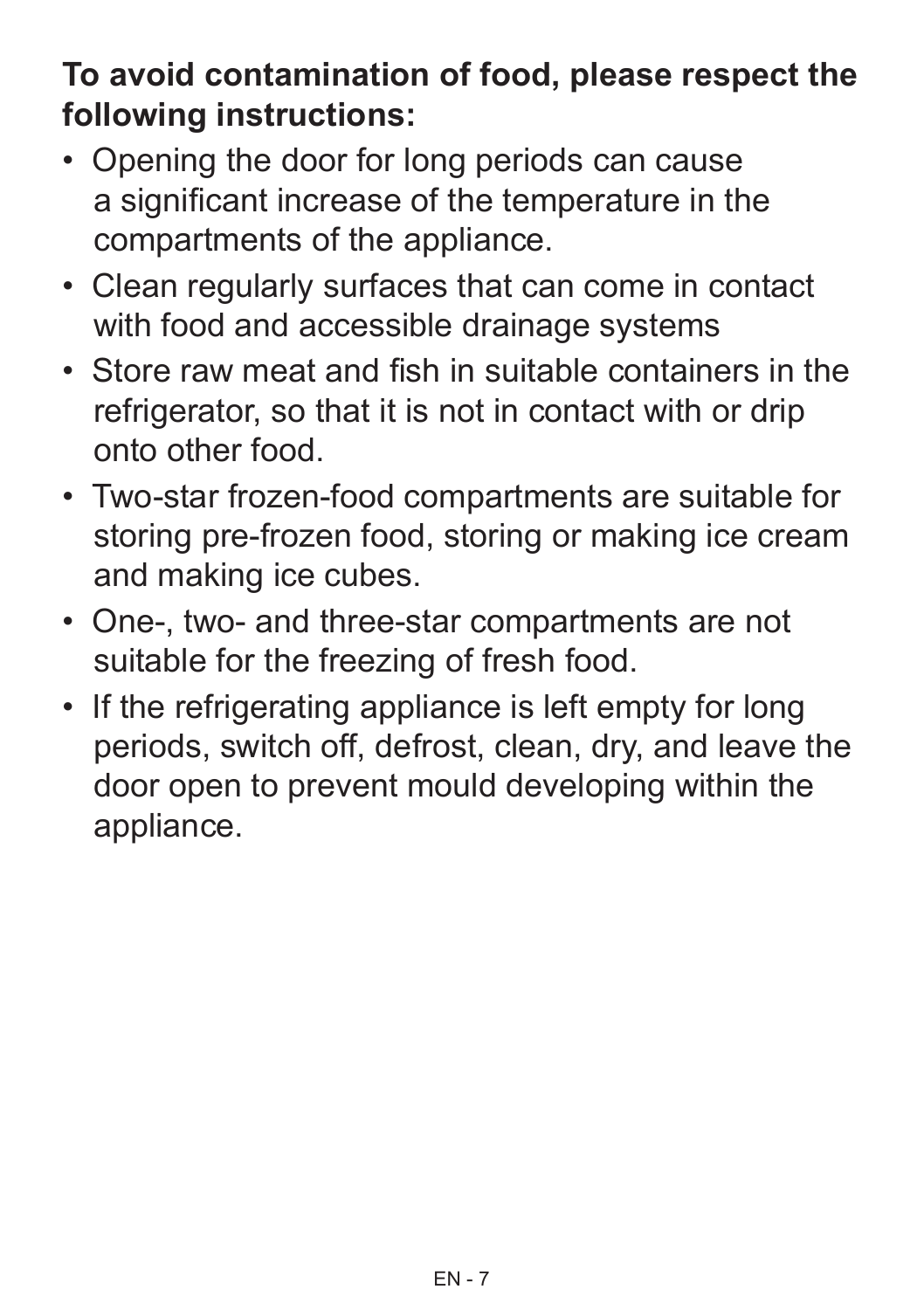#### **1.2 Installation warnings**

Before using your freezer for the first time, please pay attention to the following points:

- The operating voltage for your freezer is 220-240 V at 50Hz.
- The plug must be accessible after installation.
- Your freezer may have an odour when it is operated for the first time. This is normal and the odour will fade when your freezer starts to cool.
- Before connecting your freezer, ensure that the information on the data plate (voltage and connected load) matches that of the mains electricity supply. If in doubt, consult a qualified electrician.
- Insert the plug into a socket with an efficient ground connection. If the socket has no ground contact or the plug does not match, we recommend you consult a qualified electrician for assistance.
- The appliance must be connected with a properly installed fused socket. The power supply (AC) and voltage at the operating point must match with the details on the name plate of the appliance (the name plate is located on the inside left of the appliance).
- We do not accept responsibility for any damages that occur due to ungrounded usage.
- Place your freezer where it will not be exposed to direct sunlight.
- Your freezer must never be used outdoors or exposed to rain.
- Your appliance must be at least 50 cm away from stoves, gas ovens and heater cores, and at least 5 cm away from electrical ovens.
- If your freezer is placed next to a deep freezer, there must be at least 2 cm between them to prevent humidity forming on the outer surface.
- Do not cover the body or top of freezer with lace. This will affect the performance of your freezer.
- Clearance of at least 150 mm is required at the top of your appliance. Do not place anything on top of your appliance.
- Do not place heavy items on the appliance.
- Clean the appliance thoroughly before use (see Cleaning and Maintenance).
- Before using your freezer, wipe all parts with a solution of warm water and a teaspoon of sodium bicarbonate. Then, rinse with clean water and dry. Return all parts to the freezer after cleaning.
- Use the adjustable front legs to make sure your appliance is level and stable. You can adjust the legs by turning them in either direction. This must be done before placing food in the appliance.

• Install the two plastic distance guides (the

parts on the black vanes -condenser- at the rear) by turning it 90° (as shown in the figure) to prevent the condenser from touching the wall.



• The distance between the appliance and back wall must be a maximum of 75 mm.

#### **1.3 Electrical information (For UK type plug)**

### **Warning!** This appliance must be earthed.

The mains lead of this appliance has been fitted with a specially earthed plug.

 $\frac{1}{2}$  Important: Do not use the appliance without the fuse cover in position. Should the fuse need to be replaced, it must be replaced with a 13A fuse, ASTA approved to BS1362.

The plug must be used with a specially earthed socket of 13 amperes. If there is no such socket in your house, please have one installed by an authorised electrician.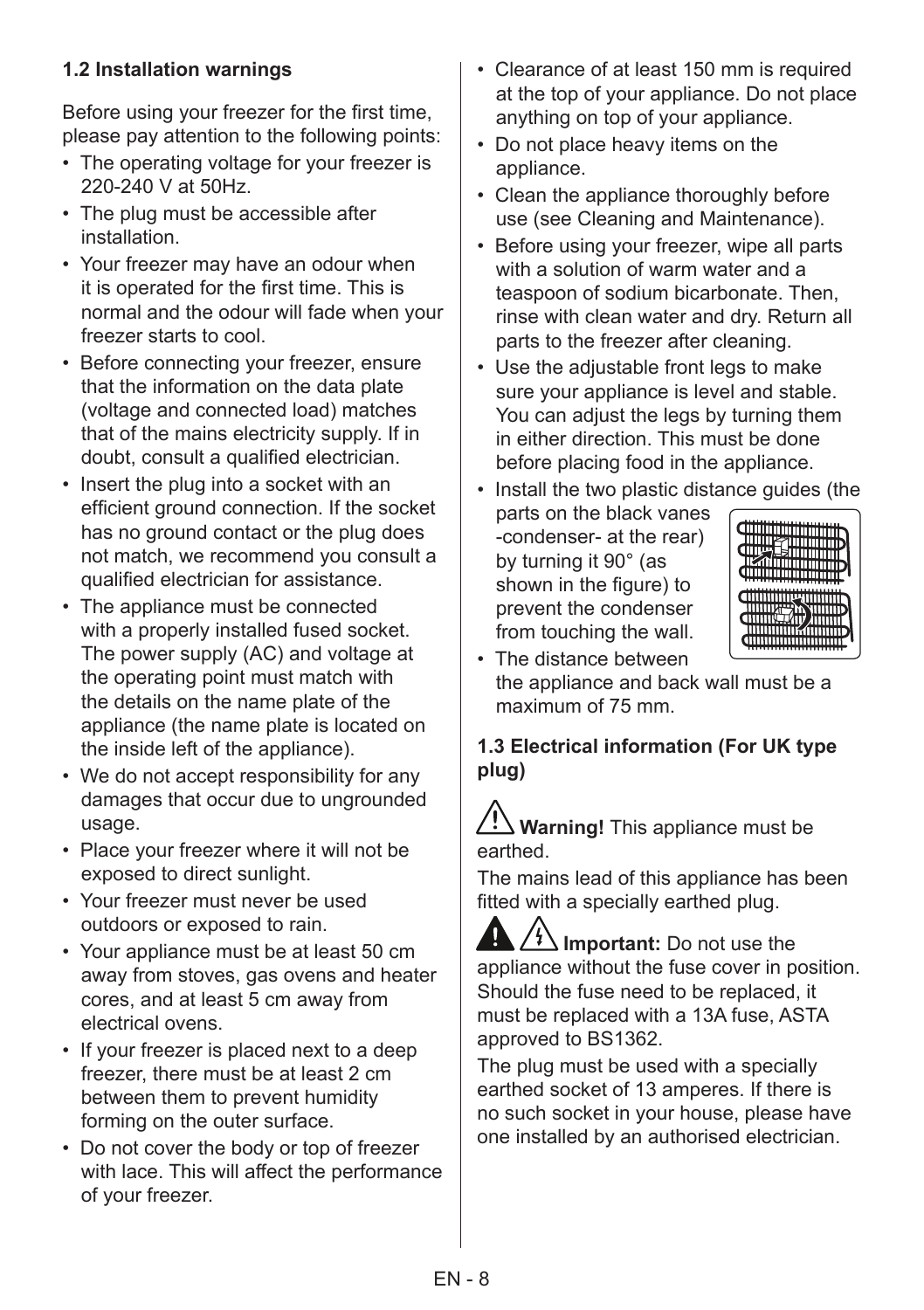

The mains lead of this appliance has been fitted with a BS 1363A 13A fused plug. To change a fuse in this type of plug, follow the steps below:

- 1. Remove the fuse cover and fuse.
- 2. Fit replacement 13A fuse, ASTA approved to BS 1362 type, into the fuse cover.
- 3. Replace fuse cover.

#### **1.4 During Usage**

- Do not connect your freezer to the mains electricity supply using an extension lead.
- Do not use damaged, torn or old plugs.
- Do not pull, bend or damage the cord.
- Do not use plug adapter.
- This appliance is designed for use by adults. Do not allow children to play with the appliance or hang off the door.
- Never touch the power cord/plug with wet hands. This may cause a short circuit or electric shock.
- Do not place glass bottles or cans in your freezer as they will burst when the contents freeze.
- Do not place explosive or flammable material in your freezer.
- When removing ice from the ice-making compartment, do not touch it. Ice may cause frost burns and/or cuts.
- Do not touch frozen goods with wet hands. Do not eat ice-cream or ice cubes immediately after they are removed from the ice-making compartment.
- Do not re-freeze thawed frozen food. This may cause health issues such as food poisoning.

#### **Old and Out-of-order Fridges**

- If your old fridge or freezer has a lock, break or remove the lock before discarding it, because children may get trapped inside it and may cause an accident.
- Old fridges and freezers contain isolation material and refrigerant with CFC. Therefore, take care not to harm environment when you are discarding your old fridges.

#### **CE Declaration of conformity**

We declare that our products meet the applicable European Directives, Decisions and Regulations and the requirements listed in the standards referenced.

#### **Disposal of your old appliance**

The symbol on the product or on its packaging indicates that this product may not be treated as household waste. Instead it shall be handed over to the applicable



collection point for the recycling of electrical and electronic equipment. By ensuring this product is disposed of correctly, you will help prevent potential negative consequences for the environment and human health, which could otherwise be caused by inappropriate waste handling of this product. For more detailed information about recycling of this product, please contact your local city office, your household waste disposal service or the shop where you purchased the product.

**Packaging and the Environment** 

Packaging materials protect your machine from damage that may occur during transportation. The packaging materials are



environmentally friendly as they are recyclable. The use of recycled material reduces raw material consumption and therefore decreases waste production.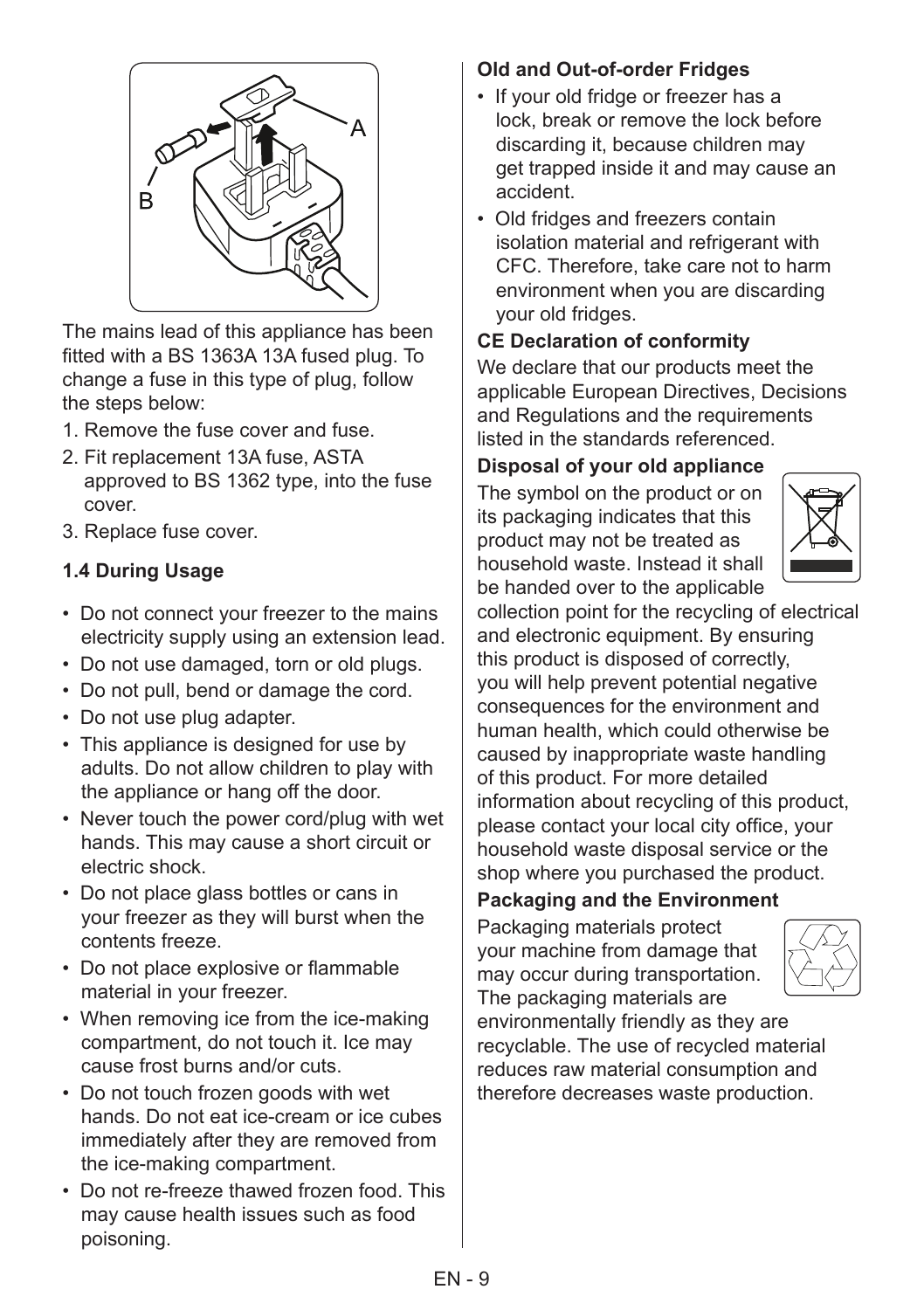#### **Notes:**

- Please read the instruction manual carefully before installing and using your appliance. We are not responsible for the damage occurred due to misuse.
- Follow all instructions on your appliance and instruction manual, and keep this manual in a safe place to resolve the problems that may occur in the future.
- This appliance is produced to be used in homes and it can only be used in domestic environments and for the specified purposes. It is not suitable for commercial or common use. Such use will cause the guarantee of the appliance to be cancelled and our company will not be responsible for any losses incurred.
- This appliance is produced to be used in houses and it is only suitable for cooling / storing foods. It is not suitable for commercial or common use and/or for storing substances except for food. Our company is not responsible for any losses incurred by inappropriate usage of the appliance.

# **2 DESCRIPTION OF THE APPLIANCE**

This appliance is not intended to be used as a built-in appliance.



This presentation is only for information about the parts of the appliance. Parts may vary according to the appliance model.

- 1) Thermostat knob
- 2) Freezer upper flap / Freezer upper drawer
- 3) Freezer drawers
- 4) Ice box tray
- 5) Plastic ice scraper \*

\* *In some models*

#### **General notes:**

**Freezer Compartment (Freezer):** Most Efficient use of energy is ensured in the configuration with the drawers and bins are on stock position.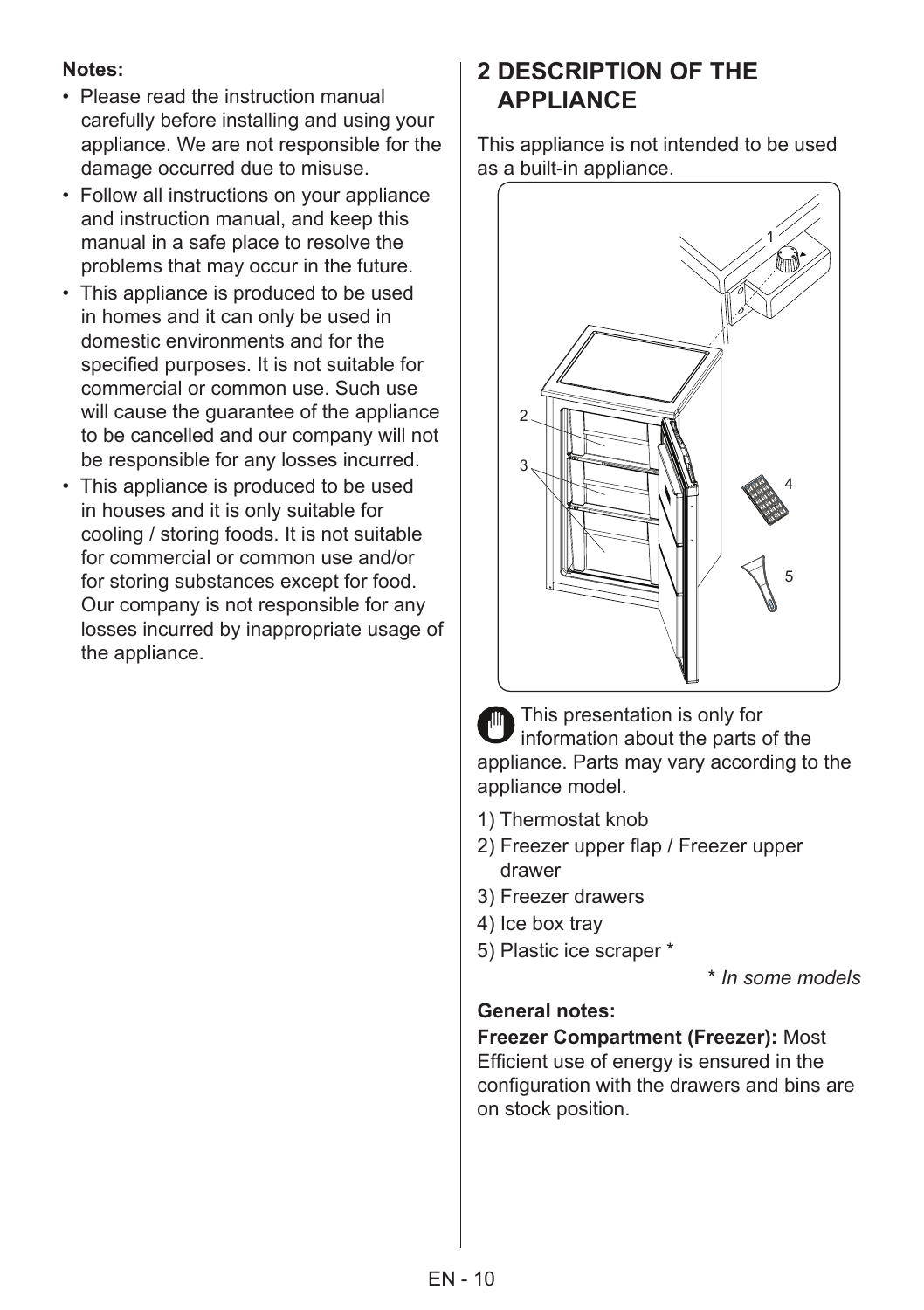#### **2.1 Dimensions**



| Overall dimensions 1 |    |       |  |
|----------------------|----|-------|--|
| H1                   | mm | 821,0 |  |
| W <sub>1</sub>       | mm | 480.0 |  |
| D <sub>1</sub>       | mm | 510,0 |  |
|                      |    |       |  |

 $<sup>1</sup>$  the height, width and depth of the appliance without the handle.</sup>

| Space required in use <sup>2</sup> |    |       |  |
|------------------------------------|----|-------|--|
| H <sub>2</sub>                     | mm | 971,0 |  |
| W <sub>2</sub>                     | mm | 580.0 |  |
| D <sub>2</sub>                     | mm | 550.0 |  |
|                                    |    |       |  |

<sup>2</sup> the height, width and depth of the appliance including the handle, plus the space necessary for free circulation of the cooling air.

| Overall space required in use 3 |                                                                                                                                                                                                                                                                            |       |  |  |
|---------------------------------|----------------------------------------------------------------------------------------------------------------------------------------------------------------------------------------------------------------------------------------------------------------------------|-------|--|--|
| W <sub>3</sub>                  | mm                                                                                                                                                                                                                                                                         | 580.0 |  |  |
| D3                              | mm                                                                                                                                                                                                                                                                         | 987,5 |  |  |
| equipment.                      | <sup>3</sup> the height, width and depth of the<br>appliance including the handle,<br>plus the space necessary for free<br>circulation of the cooling air, plus<br>the space necessary to allow door<br>opening to the minimum angle<br>permitting removal of all internal |       |  |  |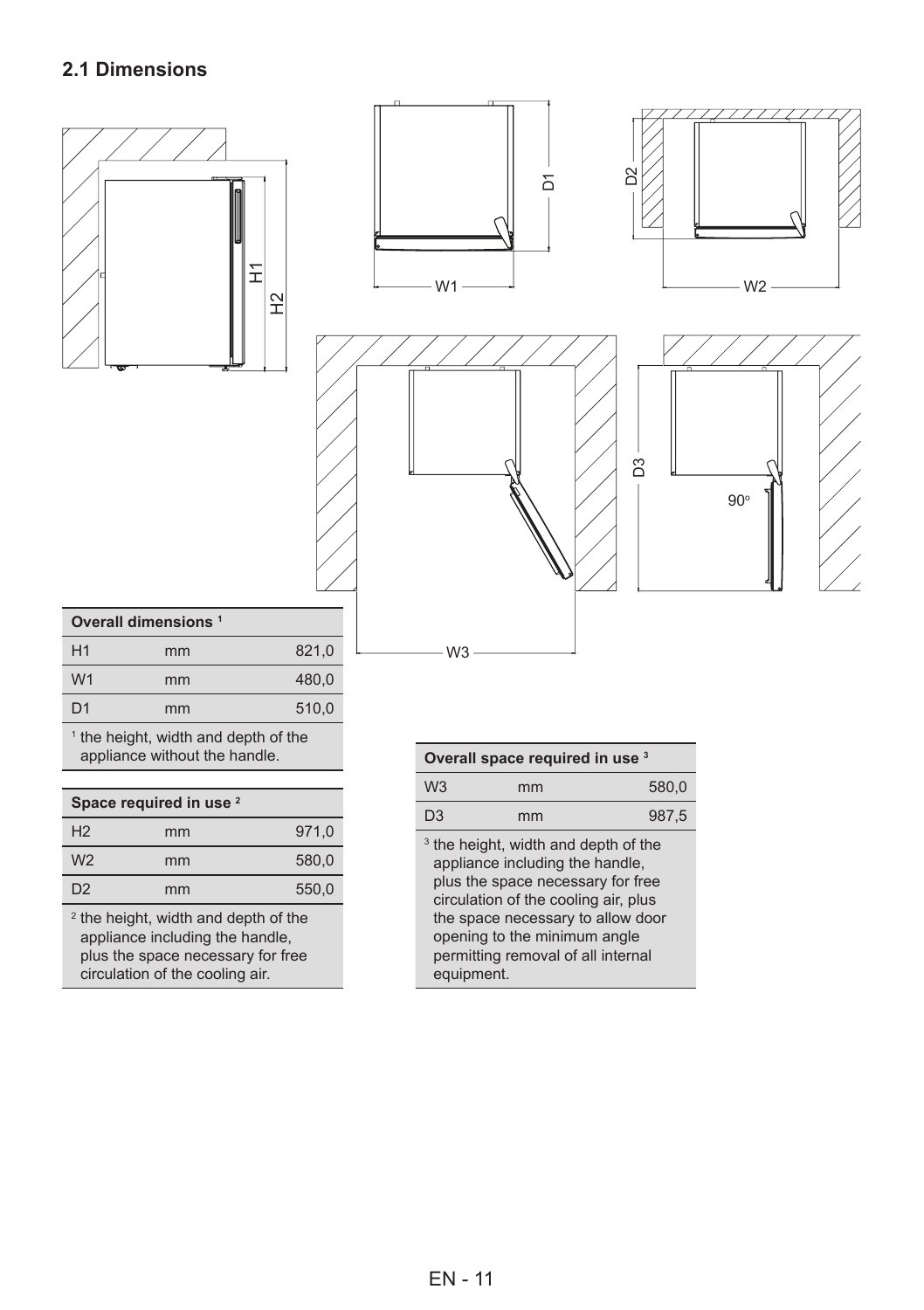# **3 USING THE APPLIANCE**

#### **3.1 Information on Less Frost Technology**

Thanks to the wrap around evaporator, Less Frost technology offers more efficient cooling, less manual defrost requirement, and more flexible storage room.

#### **3.2 Thermostat Setting**

The freezer thermostat automatically regulates the temperature of the compartment. Freezer temperatures can be obtained by rotating the knob to higher numbers, 1 to 3.



#### **Thermostat Settings**

- 1 : For short-term storage of food in the freezer compartment, you can set the knob between minimum and medium position.
- 2 : For long-term storage of food in the freezer compartment, you can set knob to medium position.
- 3 : Maximum cooling position. The appliance will work longer.

#### **3.3 Temperature Settings Warnings**

- The ambient temperature, temperature of the freshly stored food and how often the door is opened affects the temperature in the freezer compartment. If required, change the temperature setting.
- It is not recommended that you operate your freezer in environments colder than 10°C in terms of its efficiency.
- When setting the thermostat, take into consideration how often the appliance door is opened and closed, how much food is stored in the freezer, and the environment in which the freezer is located.
- When the appliance is first switched on, allow it to run for 24 hours in order to reach operating temperature. During this time, do not open the door and do not keep a large quantity of food inside.
- Unplug your appliance during a power cut to prevent damage to the compressor. Once power is restored, delay plugging in your appliance for 5 to 10 minutes. This will help prevent damage to the appliance's components.
- Your appliance is designed to operate in the ambient temperature ranges stated in the standards, according to the climate class stated in the information label. It is not recommended that your freezer is operated in the environments which are outside of the stated temperature ranges. This will reduce the cooling efficiency of the appliance.
- Your appliance is designed to operate in the ambient temperature (T/SN = 10°C - 43°C) intervals stated in the standards, according to the climate class displayed on the information label. We do not recommend operating your appliance out of the stated temperature limits in terms of cooling effectiveness.

#### **Climate class and meaning:**

**T (tropical):** This refrigerating appliance is intended to be used at ambient temperatures ranging from 16 °C to 43 °C.

**ST (subtropical):** This refrigerating appliance is intended to be used at ambient temperatures ranging from 16 °C to 38 °C.

**N (temperate):** This refrigerating appliance is intended to be used at ambient temperatures ranging from 16 °C to 32 °C.

**SN (extended temperate):** This refrigerating appliance is intended to be used at ambient temperatures ranging from 10 °C to 32 °C.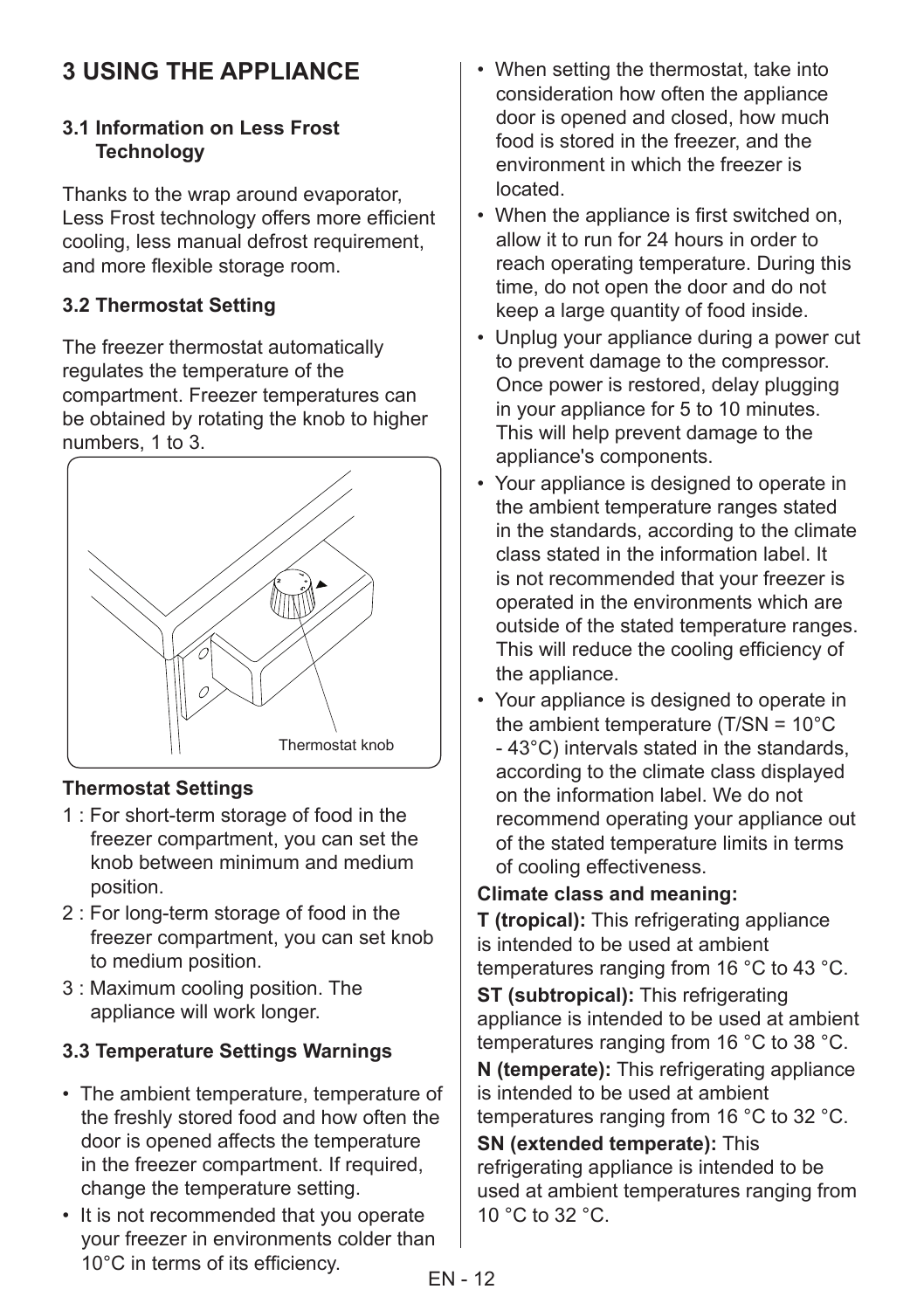#### **3.4 Accessories**

#### *Visual and text descriptions in the accessories section may vary according to the model of your appliance.*

#### **3.4.1 Ice Tray**

- Fill the ice tray with water and place in the freezer compartment.
- After the water has completely frozen, you can twist the tray as shown below to remove the ice cubes.



#### **3.4.2 The Plastic Scraper**  *(In some models)*

After some time, frost will build up in certain

areas of the freezer. The frost accumulated in the freezer should be removed regularly. Use the plastic scraper provided, if necessary. Do not use sharp metal objects for this



operation. They could puncture the refrigerator circuit and cause irreparable damage to the unit.

# **4 FOOD STORAGE**

- The freezer is used for storing frozen food, freezing fresh food, and making ice cubes.
- For freezing fresh food; wrap and seal fresh food properly, that is the packaging should be air tight and shouldn't leak. Special freezer bags, aluminum foil polythene bags and plastic containers are ideal.
- Do not store fresh food next to frozen food as it can thaw the frozen food.
- Before freezing fresh food, divide it into portions that can be consumed in one sitting.
- Consume thawed frozen food within a short period of time after defrosting
- Never place warm food in the freezer compartment as it will thaw the frozen food.
- Always follow the manufacturer's instructions on food packaging when storing frozen food. If no information is provided food, should not be stored for more than 3 months from the date of purchase.
- When purchasing frozen food, make sure that it has been stored under appropriate conditions and that the packaging is not damaged.
- Frozen food should be transported in appropriate containers and placed in the freezer as soon as possible.
- Do not purchase frozen food if the packaging shows signs of humidity and abnormal swelling. It is probable that it has been stored at an unsuitable temperature and that the contents have deteriorated.
- The storage life of frozen food depends on the room temperature, the thermostat setting, how often the door is opened, the type of food, and the length of time required to transport the product from the shop to your home. Always follow the instructions printed on the packaging and never exceed the maximum storage life indicated.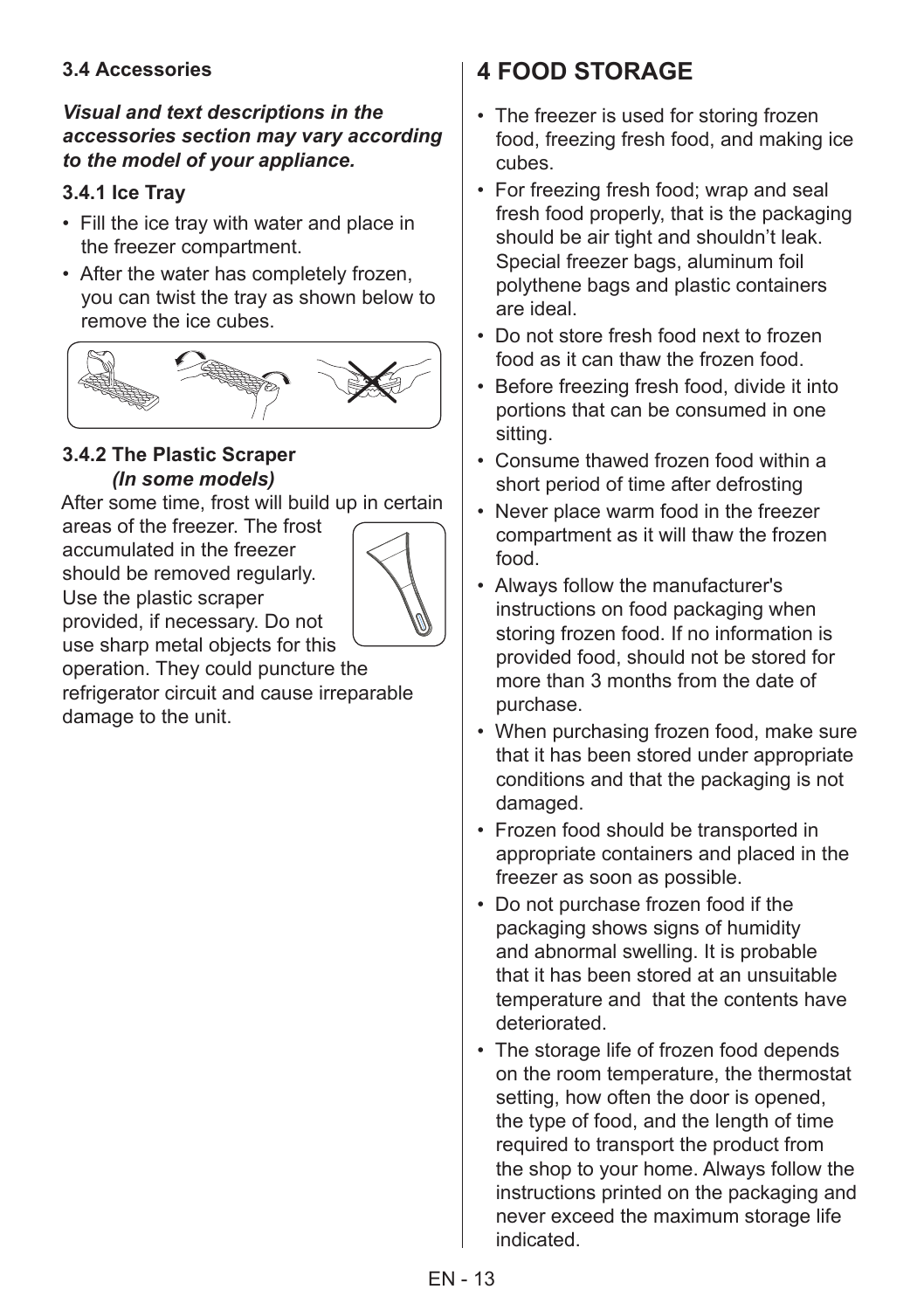- The maximum amount of fresh food (in kg) that can be frozen in 24 hours is indicated on the appliance label.
- While freezing food; use the bottom drawer.

**NOTE:** If you attempt to open the freezer door immediately after closing it, you will find that it will not open easily. This is normal. Once equilibrium has been reached, the door will open easily.

#### **Important note:**

- Never refreeze thawed frozen food.
- The taste of some spices found in cooked dishes (anise, basilica, watercress, vinegar, assorted spices, ginger, garlic, onion, mustard, thyme, marjoram, black pepper, etc.) changes and they assume a strong taste when they are stored for a long period of time. Therefore, add small amounts of spices to food to be frozen, or the desired spice should be added after the food has thawed.
- The storage time of food is dependent on the type of oil used. Suitable oils are margarine, calf fat, olive oil and butter. Unsuitable oils are peanut oil and pig fat.
- Food in liquid form should be frozen in plastic cups and other food should be frozen in plastic folios or bags.



The table below is a quick guide to show you the most efficient way to store the major food groups in your freezer compartment.

| <b>Meat and fish</b><br><b>Preparation</b> |                                                   | Maximum storage time<br>(months) |
|--------------------------------------------|---------------------------------------------------|----------------------------------|
| <b>Steak</b>                               | Wrap in foil                                      | $6 - 8$                          |
| Lamb meat                                  | Wrap in foil                                      | $6 - 8$                          |
| <b>Veal roast</b>                          | Wrap in foil                                      | $6 - 8$                          |
| Veal cubes                                 | In small pieces                                   | $6 - 8$                          |
| Lamb cubes                                 | In pieces                                         | $4 - 8$                          |
| <b>Minced meat</b>                         | In packaging without using spices                 | $1 - 3$                          |
| Giblets (pieces)                           | In pieces                                         | $1 - 3$                          |
| Bologna sausage/salami                     | Should be kept packaged even if it has a membrane |                                  |
| <b>Chicken and turkey</b>                  | Wrap in foil                                      | $4 - 6$                          |
| Goose and duck                             | Wrap in foil                                      | $4 - 6$                          |
| Deer, rabbit, wild boar                    | In 2.5 kg portions or as fillets                  | $6 - 8$                          |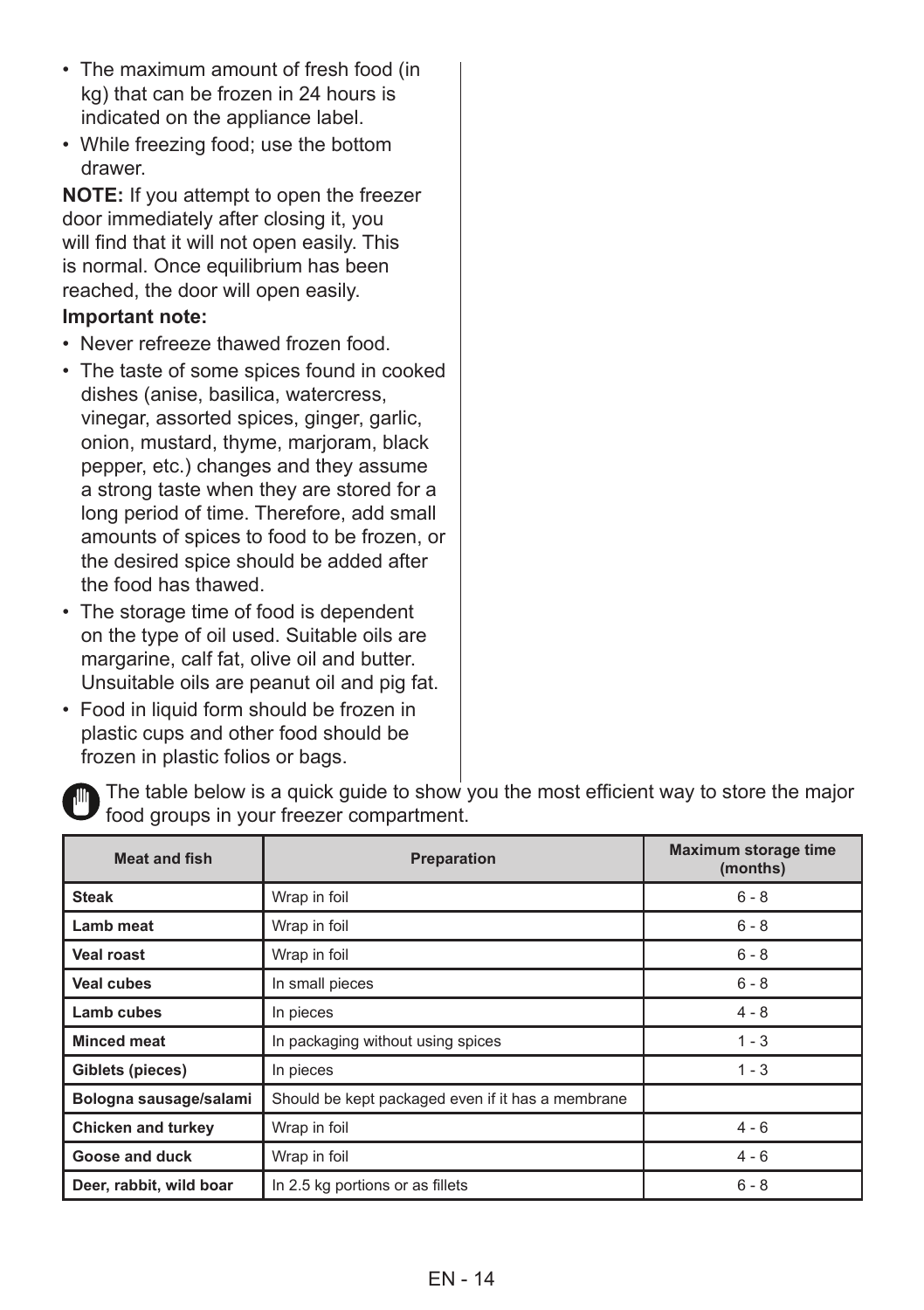| <b>Meat and fish</b><br><b>Preparation</b>                                                                                       |                                                                                                                  | Maximum storage time<br>(months) |  |
|----------------------------------------------------------------------------------------------------------------------------------|------------------------------------------------------------------------------------------------------------------|----------------------------------|--|
| <b>Freshwater fish</b><br>(Salmon, Carp, Crane,<br>Catfish)                                                                      |                                                                                                                  | $\overline{2}$                   |  |
| Lean fish (Bass, Turbot,<br>Flounder)                                                                                            | After cleaning the bowels and scales of the fish.<br>wash and dry it. If necessary, remove the tail and<br>head. | 4                                |  |
| Fatty fishes (Tuna,<br>Mackerel, Bluefish,<br>Anchovy)                                                                           |                                                                                                                  | $2 - 4$                          |  |
| <b>Shellfish</b>                                                                                                                 | Clean and in a bag                                                                                               | $4 - 6$                          |  |
| Caviar                                                                                                                           | In its packaging, or in an aluminium or plastic<br>container                                                     | $2 - 3$                          |  |
| <b>Snails</b>                                                                                                                    | In salty water, or in an aluminium or plastic container                                                          | 3                                |  |
| NOTE: Thawed frozen meat should be cooked as fresh meat. If the meat is not cooked after defrosting, it<br>must not he re-frozen |                                                                                                                  |                                  |  |

**NOTE:** Thawed frozen meat should be cooked as fresh meat. If the meat is not cooked after defrosting, it must not be re-frozen.

| <b>Vegetables and Fruits</b>                     | Preparation                                                                                                 | Maximum storage time<br>(months) |
|--------------------------------------------------|-------------------------------------------------------------------------------------------------------------|----------------------------------|
| <b>String beans and beans</b>                    | Wash, cut into small pieces and boil in water                                                               | $10 - 13$                        |
| <b>Beans</b>                                     | Hull, wash and boil in water                                                                                | 12                               |
| Cabbage                                          | Clean and boil in water                                                                                     | $6 - 8$                          |
| Carrot                                           | Clean, cut into slices and boil in water                                                                    | 12                               |
| Pepper                                           | Cut the stem, cut into two pieces, remove the core<br>and boil in water                                     | $8 - 10$                         |
| Wash and boil in water<br>Spinach                |                                                                                                             | $6 - 9$                          |
| Cauliflower                                      | Remove the leaves, cut the heart into pieces and<br>leave it in water with a little lemon juice for a while | $10 - 12$                        |
| Cut into pieces of 2cm after washing<br>Eggplant |                                                                                                             | $10 - 12$                        |
| Corn                                             | Clean and pack with its stem or as sweet corn                                                               | 12                               |
| Apple and pear                                   | Peel and slice                                                                                              | $8 - 10$                         |
| <b>Apricot and Peach</b>                         | Cut into two pieces and remove the stone                                                                    | $4 - 6$                          |
| Strawberry and<br><b>Blackberry</b>              | Wash and hull                                                                                               | $8 - 12$                         |
| <b>Cooked fruits</b>                             | Add 10 % of sugar to the container                                                                          | 12                               |
| Plum, cherry, sourberry                          | Wash and hull the stems                                                                                     | $8 - 12$                         |

|                 | Maximum storage time<br>(months) | Thawing time at room<br>temperature (hours) | Thawing time in oven<br>(minutes) |
|-----------------|----------------------------------|---------------------------------------------|-----------------------------------|
| <b>Bread</b>    | $4 - 6$                          | $2 - 3$                                     | 4-5 (220-225 °C)                  |
| <b>Biscuits</b> | $3 - 6$                          | $1 - 1.5$                                   | 5-8 (190-200 °C)                  |
| Pastry          | $1 - 3$                          | $2 - 3$                                     | 5-10 (200-225 °C)                 |
| Pie             | $1 - 1.5$                        | $3 - 4$                                     | 5-8 (190-200 °C)                  |
| Phyllo dough    | $2 - 3$                          | $1 - 1.5$                                   | 5-8 (190-200 °C)                  |
| Pizza           | $2 - 3$                          | $2 - 4$                                     | 15-20 (200 °C)                    |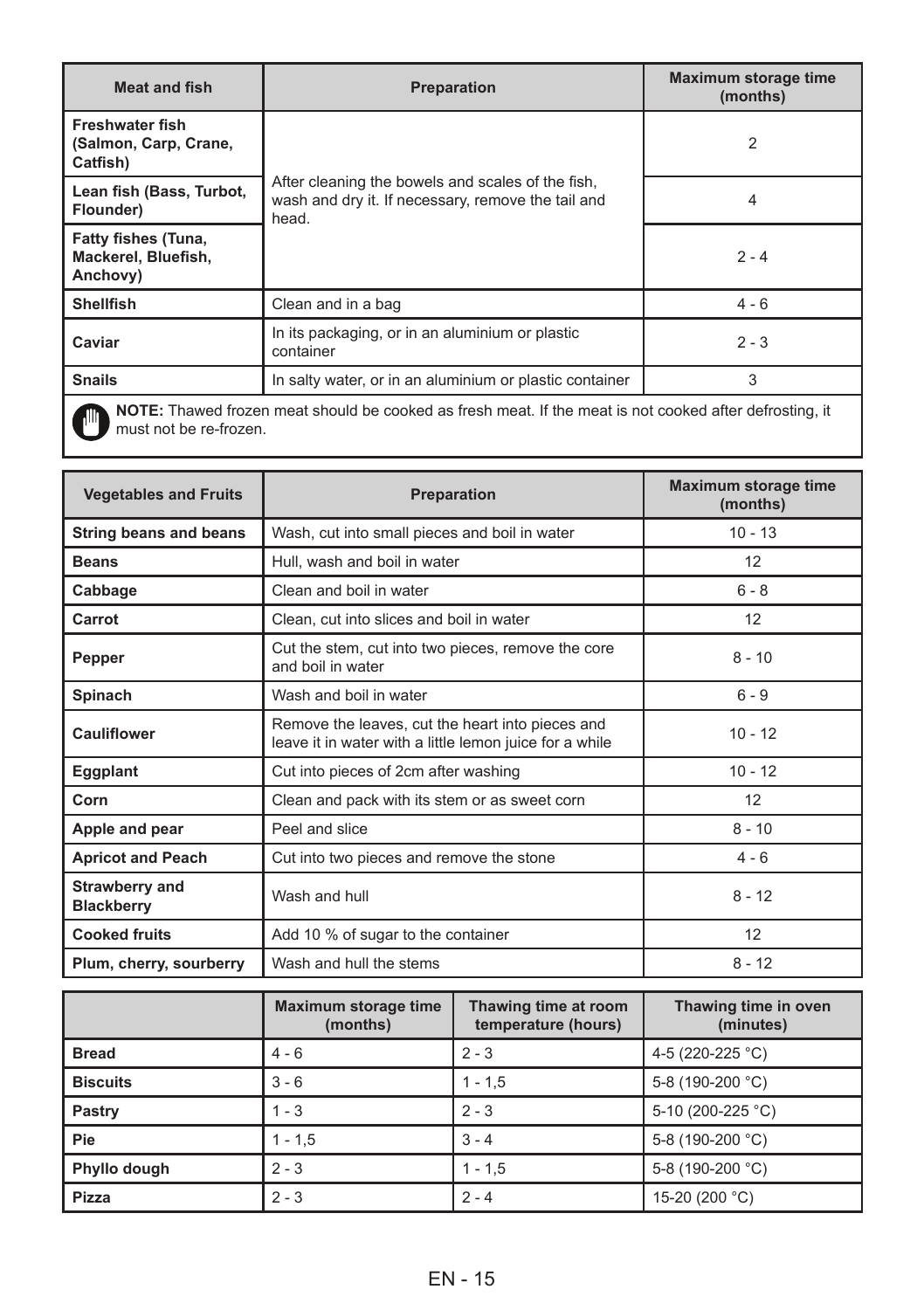| Dairy products                     | Preparation       | <b>Maximum storage time</b><br>(months) | <b>Storage conditions</b>                                                                                |
|------------------------------------|-------------------|-----------------------------------------|----------------------------------------------------------------------------------------------------------|
| Packet (Homogenized)<br>Milk       | In its own packet | $2 - 3$                                 | Pure Milk - in its own packet                                                                            |
| Cheese - excluding<br>white cheese | In slices         | $6 - 8$                                 | Original packaging may be<br>used for short-term storage.<br>Keep wrapped in foil for<br>longer periods. |
| Butter, margarine                  | In its packaging  | 6                                       |                                                                                                          |

# **5 CLEANING AND MAINTENANCE**

Disconnect the unit from the power  $\mathcal{L}_{\text{2}}$  supply before cleaning.

Do not wash your appliance by  $\Delta$  pouring water on it.

Do not use abrasive products,  $\Delta$  detergents or soaps for cleaning the appliance. After washing, rinse with clean water and dry carefully. When you have finished cleaning, reconnect the plug to the mains supply with dry hands.

- Make sure that no water enters the lamp housing and other electrical components.
- The appliance should be cleaned regularly using a solution of bicarbonate of soda and lukewarm water.
- Clean the accessories separately by hand with soap and water. Do not wash accessories in a dish washer.
- Clean the condenser with a brush at least twice a year. This will help you to save on energy costs and increase productivity.



**The power supply must be**   $\frac{11}{2}$  disconnected during cleaning.

#### **5.1 Defrosting**

#### **Freezer defrosting process**

• Small amounts of frost will accumulate inside the freezer, depending on the length of time the door may be left open or the amount of moisture introduced. It is essential to ensure that no frost or ice is allowed to form in places where it will affect the close fitting of the door seal. This might allow air to penetrate the cabinet, encouraging continuous running of the compressor. Thin frost formation

is quite soft and can be removed with a brush or plastic scraper. Do not use metal or sharp scrapers, mechanical devices or other means to accelerate the defrosting process. Remove all dislodged frost from the cabinet floor. It is not necessary to switch off the appliance for the removal of thin frost.

- For the removal of heavy ice deposits, disconnect the appliance from the mains supply, empty the contents into cardboard boxes and wrap in thick blankets or layers of paper to keep cool. Defrosting will be most effective if carried out when the freezer is nearly empty and should be carried out as quickly as possible to prevent an unnecessary increase in the temperature of the contents.
- Do not use metal or sharp scrapers, mechanical devices or other means to accelerate the defrosting process. An increase in temperature of frozen food during defrosting will shorten the storage life. Keep contents well wrapped and cool while defrosting is taking place.



• Dry the inside of the compartment with a sponge or a clean cloth.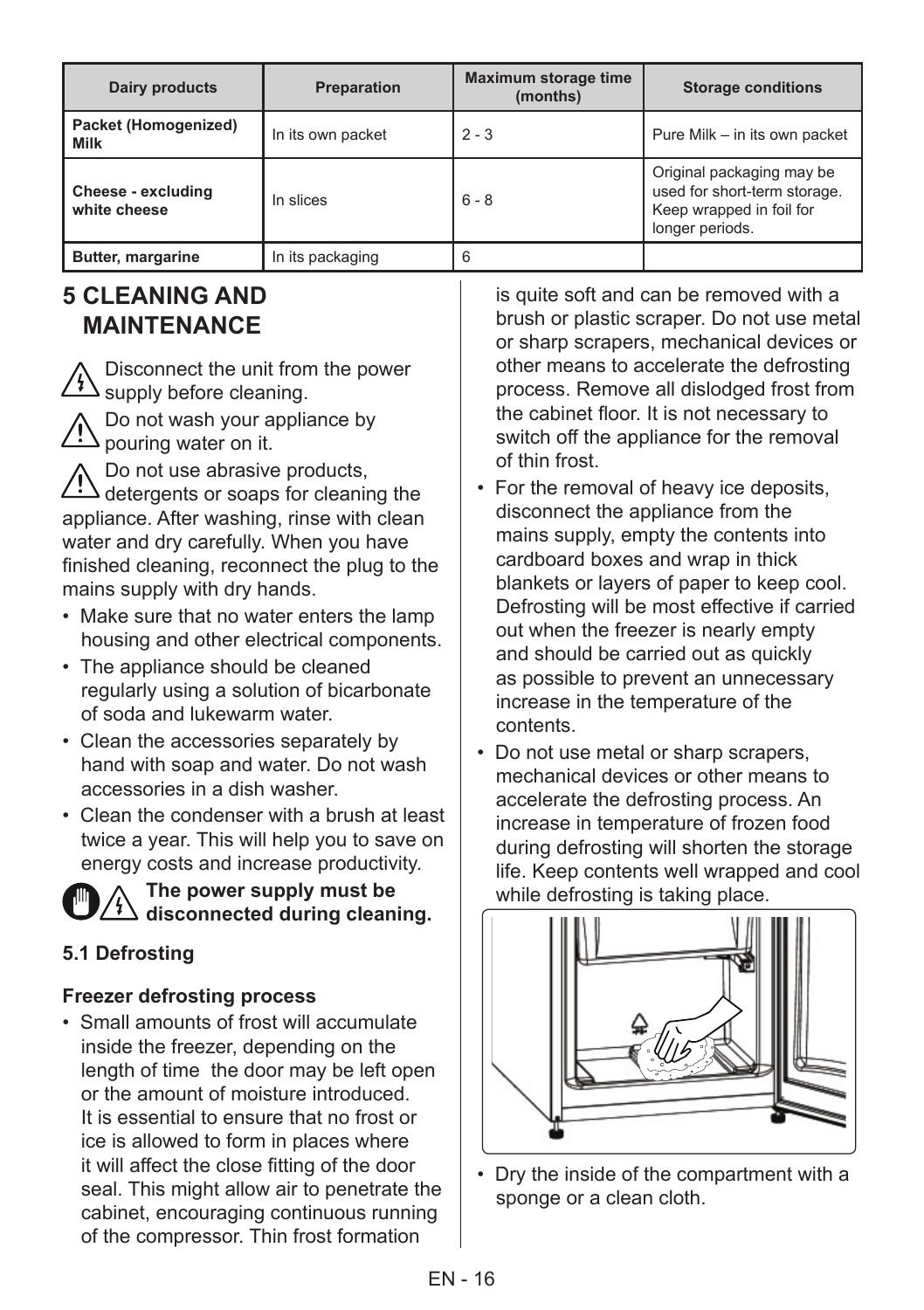- To accelerate the defrosting process, place one or more bowls of warm water in the freezer compartment.
- Examine the contents when replacing them in the freezer and if some of the packages have thawed out, they should be eaten within 24hours, or be cooked and re-frozen.
- After defrosting is complete, clean the inside of the appliance with a solution of warm water and a little bicarbonate of soda, then dry thoroughly. Wash all removable parts in the same way and reassemble. Reconnect the appliance to the mains supply and leave for 2 to 3 hours on setting number '3' before introducing the food back into the freezer.

## **6 SHIPMENT AND REPOSITIONING**

#### **6.1 Transportation and Changing Positioning**

- The original packaging and foam may be kept for re-transportation (optional).
- Fasten your appliance with thick packaging, bands or strong cords and follow the instructions for transportation on the packaging.
- Remove all movable parts (drawers, Ice trays and so on) or fix them into the appliance against shocks using bands when re-positioning or transporting.

Always carry your appliance in the  $\Delta$  upright position.

#### **6.2 Repositioning the Door**

- It is not possible to change the opening direction of your appliance door if door handles are installed on the front surface of the appliance door.
- It is possible to change the opening direction of the door on models without handles.
- If the door-opening direction of your appliance can be changed, contact the nearest Authorised Service Centre to change the opening direction.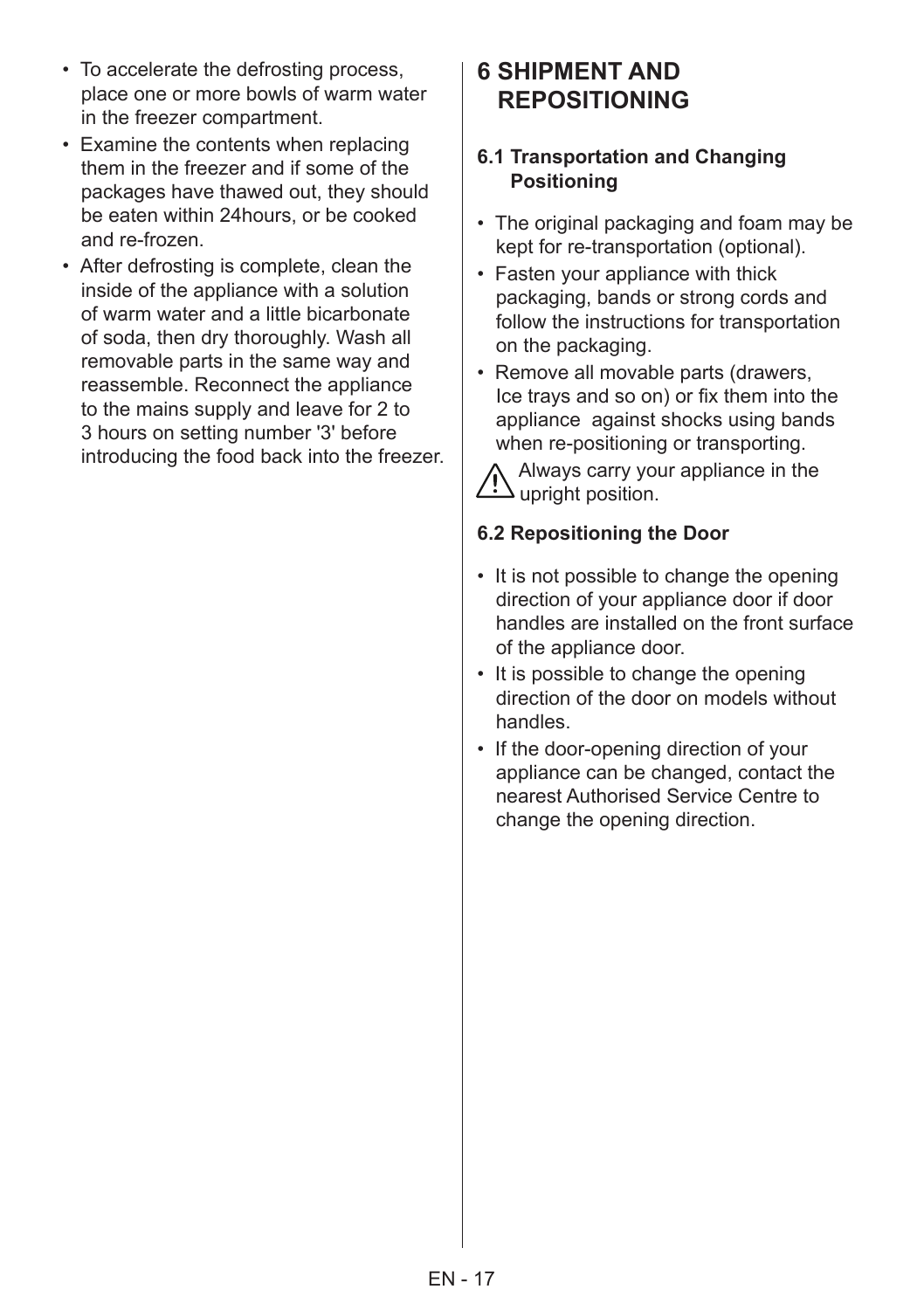# **7 BEFORE CALLING AFTER-SALES SERVICE**

If your freezer is not working properly, there may be a minor problem. Check the following.

#### **The appliance does not operate Check if:**

- There is power
- The mains is connected
- The thermostat setting is on the "•" position
- The socket is defective. To check this, plug another working appliance into the same socket.

#### **The appliance performs poorly Check if:**

- The appliance is overloaded
- The appliance door is closed properly
- There is any dust on the condenser
- There is enough space near the rear and side walls.

#### **The appliance is noisy**

The cooling gas which circulates in the freezer circuit may make a slight noise (bubbling sound) even when the compressor is not running. Do not worry, this is normal. If you hear a different sound, check whether:

- The appliance is level
- Anything is touching the rear of the appliance
- Objects in the appliance are vibrating.

#### **Recommendations**

- If the appliance is switched off or unplugged, wait at least 5 minutes before plugging the appliance in or restarting it in order to prevent damage to the compressor.
- If you will not use your freezer for a long time (e.g. in summer holidays) unplug it. Clean your freezer according to chapter cleaning and leave the door open to prevent humidity and smell.
- If a problem persists after you have followed all the above instructions, please consult the nearest authorised service centre.

• The appliance you have purchased is designed for domestic use only. It is not suitable for commercial or common use. If the consumer uses the appliance in a way that does not comply with this, we emphasise that the manufacturer and the dealer will not be responsible for any repair and failure within the guarantee period.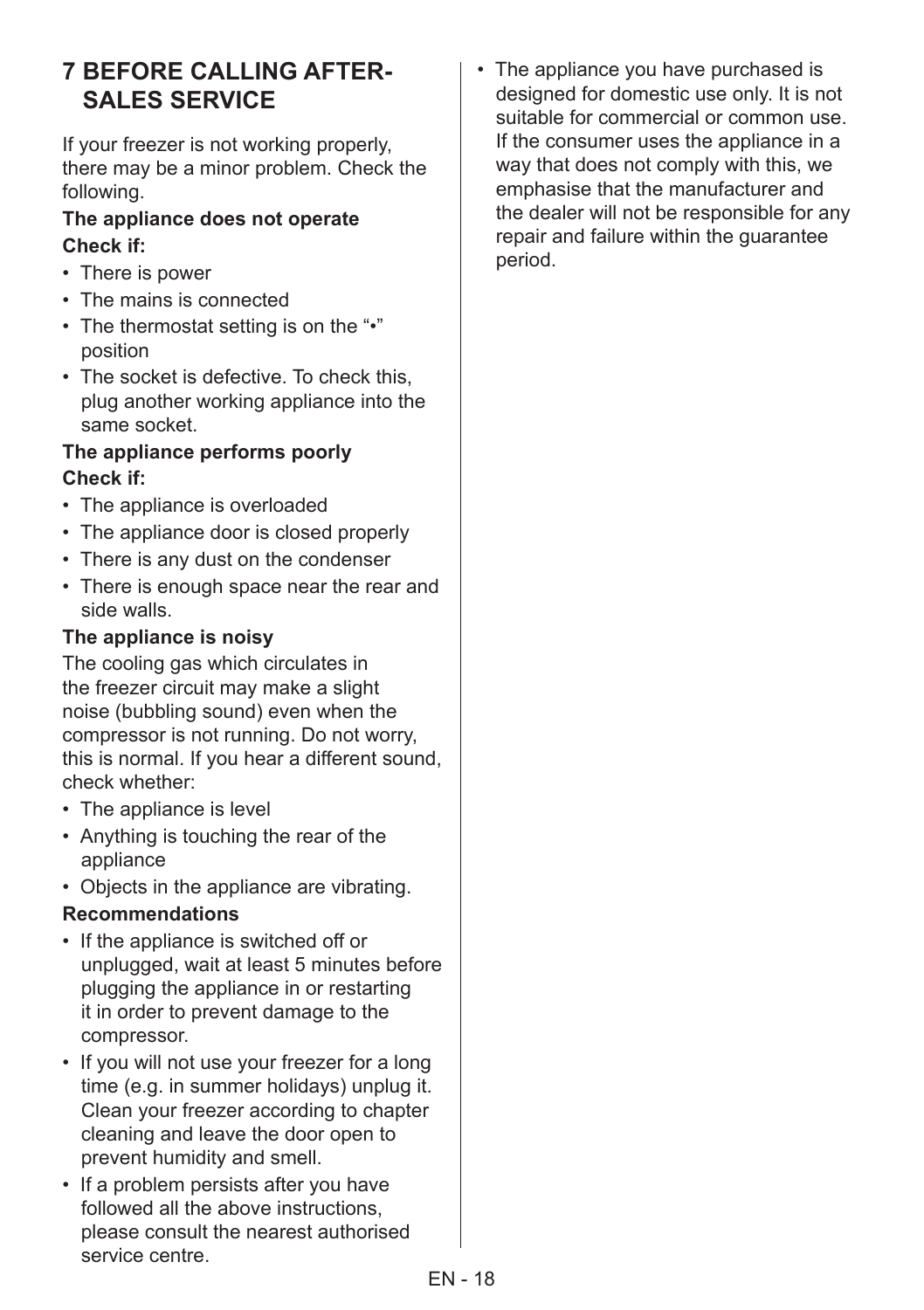# **8 TIPS FOR SAVING ENERGY**

- 1. Install the appliance in a cool, wellventilated room, but not in direct sunlight and not near a heat source (such as a radiator or oven) otherwise an insulating plate should be used.
- 2. Allow warm food and drinks to cool before placing them inside the appliance.
- 3. Drinks or other liquids should be covered when inside the appliance. If left uncovered, the humidity inside the appliance will increase, therefore the appliance uses more energy. Keeping drinks and other liquids covered helps preserve their smell and taste.
- 4. Avoid keeping the doors open for long periods and opening the doors too frequently as warm air will enter the appliance and cause the compressor to switch on unnecessarily often.
- 5. The door gasket must be clean and pliable. In case of wear, replace the gasket.
- 6. It is possible to store more food by removing freezer shelf. Energy consumption is declared with maximum load and without freezer shelf.

# **9 TECHNICAL DATA**

The technical information is situated in the rating plate on the internal side of the appliance and on the energy label. The QR code on the energy label supplied with the appliance provides a web link to the information related to the performance

of the appliance in the EU EPREL database.

Keep the energy label for reference together with the user manual and all other documents provided with this appliance.

It is also possible to find the same information in EPREL using the link https:// eprel.ec.europa.eu and the model name and product number that you find on the rating plate of the appliance.

See the link www.theenergylabel.eu for detailed information about the energy label.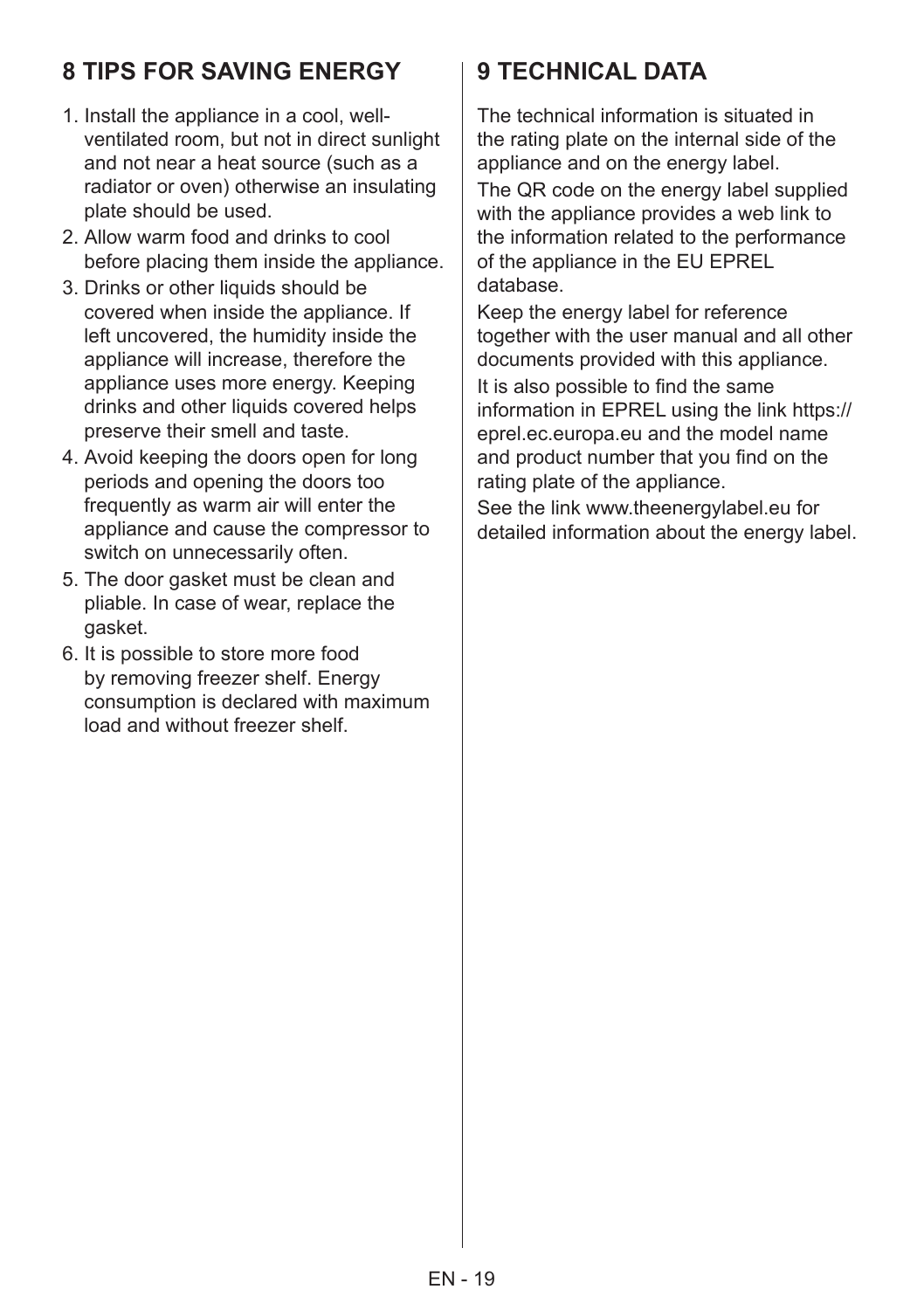# **10 INFORMATION FOR TEST INSTITUTES**

Appliance for any EcoDesign verification shall be compliant with EN 62552.

Ventilation requirements, recess dimensions and minimum rear clearances shall be as stated in this User Manual at Chapter 2. Please contact the manufacturer for any other further information, including loading plans.

## **11 CUSTOMER CARE AND SERVICE**

Always use original spare parts.

When contacting our Authorised Service Centre, ensure that you have the following data available: Model, Serial Number and Service Index.

The information can be found on the rating plate. You can find the rating label inside the fridge zone on the left lower side.

The original spare parts for some specific components are available for a minimum of 7 or 10 years, based on the type of component, from the placing on the market of the last unit of the model.

> Visit our website to: http://vestel.co.uk/en/